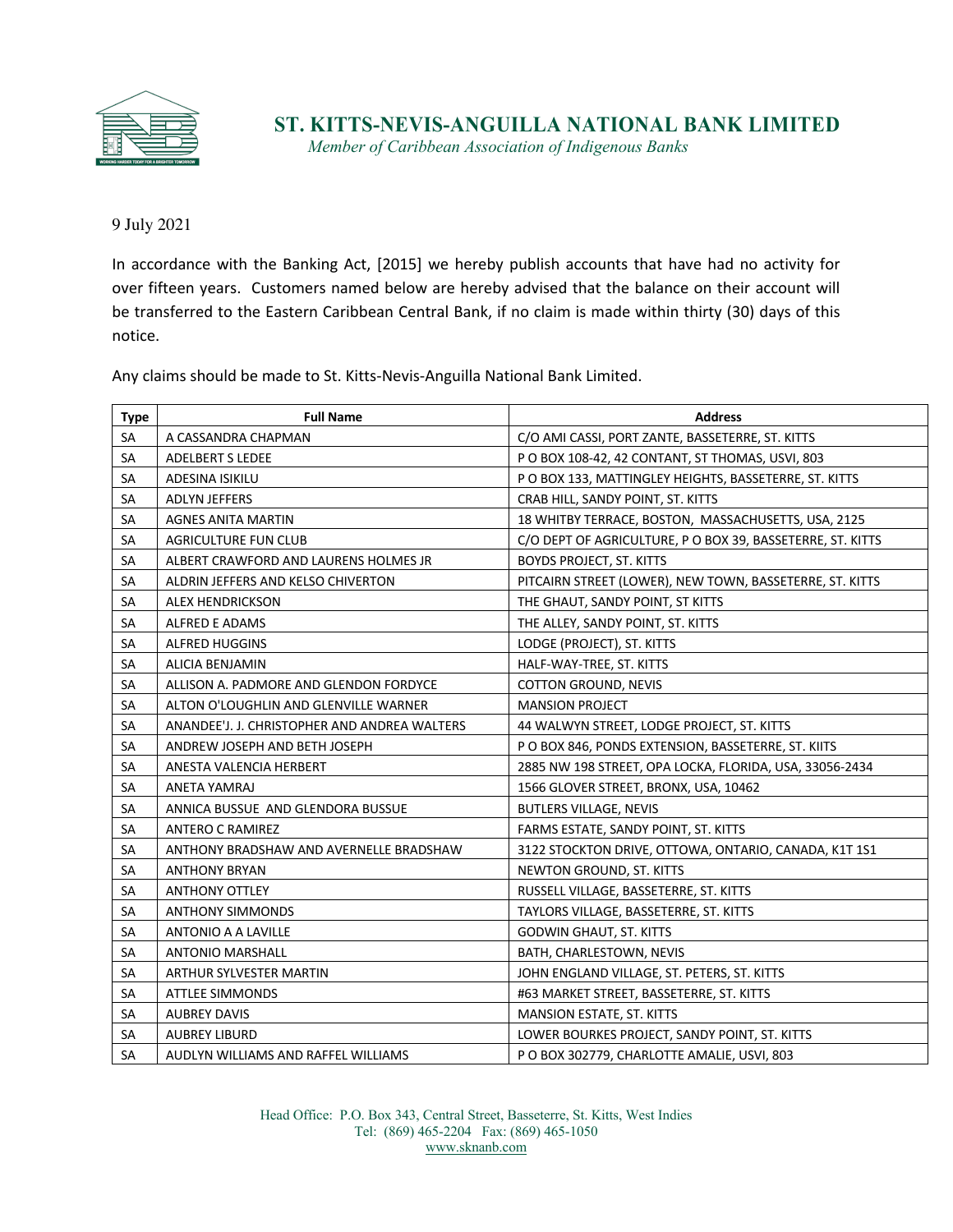| <b>SA</b> | AURA M. GEORGE AND FRANCISCO J GEORGE                         | WESTBOURNE GHAUT, BASSETERRE, ST. KITTS                              |
|-----------|---------------------------------------------------------------|----------------------------------------------------------------------|
| SA        | AURIN SHANTEL HEYLIGER (SPECIAL A/C)                          | MAIN STREET, CAYON, ST. KITTS                                        |
| SA        | AUSTIN WILLIAMS AND HEALINA DAVIS                             | STONE HAVEN, MOLINEUX, ST. KITTS                                     |
| SА        | AVAN LAPSLEY                                                  | DOWNING STREET, SANDY POINT, ST. KITTS                               |
| SA        | AVERILETTE FRANCIS AND AVERIL D ARCHIBALD                     | P O BOX 598, BIRD ROCK, BASSETERRE, ST. KITTS                        |
| SА        | AZAM ALI                                                      | STONEFORT ESTATE, ST. KITTS                                          |
| SA        | <b>BACHAN MOHADEO</b>                                         | STONEFORT ESTATE, ST. KITTS                                          |
| SA        | BASMATTI BATSON AND SYNRICK MORTON                            | CLAY GHAUT, GINGERLAND, NEVIS                                        |
| SА        | <b>BENJAMIN HODGE</b>                                         | OLD ROAD                                                             |
| SА        | BERNADETTE LAWRENCE AND KIRSTEN LAWRENCE                      | CHRIST CHURCH, ST. KITTS                                             |
| SA        | BERNADETTE LAWRENCE AND KIRSTEN LAWRENCE                      | CHRIST CHURCH, ST. KITTS                                             |
| SA        | BERNADINE V. LIBURD AND VALERIE P. LIBURD                     | 323 WILLIAM KENT CRESCENT HULME, MANCHESTER, UK, 15                  |
| SA        | <b>BERNARD TATEM</b>                                          | THIBOU AVENUE (CENTRAL), BASSETERRE, ST. KITTS                       |
| SA        | BERNELL GARNETTE AND AGATHA GARNETTE                          | LODGE, ST. KITTS                                                     |
| SA        | BERNELL NEWTON AND ERMINE NEWTON                              | BURDON STREET, BASSETERRE, ST. KITTS                                 |
| SA        | BERTRAM BROOKES AND PAMELA LEADER                             | MARKET STREET, BASSETERRE, ST. KITTS                                 |
| SА        | BEULAH ROACH AND CHERYL MATTHEW                               | #139 SELDON STREET, DORCHESTER, MASSACHUSETTS, USA                   |
| SA        | <b>BEVERLY RAWLINS</b>                                        | THIBOU AVENUE (UPPER), BASSETERRE, ST. KITTS                         |
| SА        | <b>BOYS OF STANDARDS</b>                                      | CLEVERLY HILL, SANDY POINT, ST. KITTS                                |
| SA        | BREM LIBURD AND SANDRA LIBURD                                 | BROWN HILL, NEVIS                                                    |
| SA        | <b>BRYAN DURANT</b>                                           | BELMONT ESTATE, ST. PAULS, ST. KITTS                                 |
| SA        | CALIDA BYRON AND CARLTON BYRON                                | GARDEN VILLA, ST JAMES PARISH, NEVIS                                 |
| SА        | CALVIN A PERCIVAL                                             | OSBOURNE STREET, CAYON, ST. KITTS                                    |
| SА        | CARLTON SHOY AND ETHLYN SHOY                                  | POND ROAD, BASSETERRE, ST. KITTS                                     |
| SA        | CARLYSLE HOBSON AND KAREN HOBSON                              | <b>COTTON GROUND, NEVIS</b>                                          |
| SA        | CHAO FA CAO AND WU XIAO JUN                                   | KIM XING CHINESE RESTAURANT, CAYON STREET, BASSETERRE, ST. KITTS     |
| SA        | CHARLES HODGE AND PEARLINE JONES                              | FARM SITE, SANDY POINT, ST KITTS                                     |
| SА        | CHARLES WALTERS AND XAVIA RAMSEY                              | HAYNES SMITH VILLAGE, BASSETERRE, ST. KITTS                          |
| SA        | CHARWYN I. DARRELL                                            | LYNCHES, ST. KITTS                                                   |
| SA        | CHERYL HUGGINS AND MARIA HUGGINS                              | STAPLETON, ST. PETERS, ST. KITTS                                     |
| SA        | <b>CHETRAM HARRY</b>                                          | LOWER MONKEY HILL, ST. PETERS, ST. KITTS                             |
| SA        | CHEYANNE GOVIA AND SHERIMA FRANCIS                            | MAIN STREET, ST. PAULS, ST. KITTS                                    |
| SA        | CHO YEU TONG                                                  | KIM XING CHINESE RESTAURANT, CAYON STREET, BASSETERRE, ST. KITTS     |
| SA        | <b>CHRISTINE WOMMACK</b>                                      | 1759 55A STREET, DELTA, BRITISH COLUMBIA, CANADA, V4M 3N2            |
| <b>SA</b> | CHRISTOPHER KENNETH JORDAN                                    | #16 HORIZON VILLAS, P O BOX 1818, FRIGATE BAY, ST. KITTS             |
| <b>SA</b> | <b>CLARENCE JAMES</b>                                         | DIEPPE BAY, ST. KITTS                                                |
| SA        | <b>CLAUDETTE STEVENS</b>                                      | 1881 SCHIFFLIN PLACE, APT 4A, BRONX, NEW YORK, USA, 10466            |
| SA        | CLEMENT EDMEADE AND MARELVA BOONE                             | SOHO VILLAGE, BASSETERRE, ST. KITTS                                  |
| <b>SA</b> | <b>CLEMENT JACOBS</b>                                         | GREENLANDS, BASSETERRE, ST. KITTS                                    |
| <b>SA</b> | <b>CLEON CHARLES</b>                                          | COLLEGE STREET(CENTRAL), BASSETERRE, ST. KITTS                       |
| <b>SA</b> | CLEON WALTERS AND ANDREA WALTERS                              | 44 WALWYN STREET, LODGE PROJECT, ST. KITTS                           |
| <b>SA</b> | <b>CLESTON ADAMS</b>                                          | BOUNCING HILL, SANDY POINT                                           |
| <b>SA</b> | <b>CLETUS D STANFORD</b>                                      | STONEFORT, ST. KITTS                                                 |
| SA        | <b>CLIFFHALL MORGAN</b>                                       | MIDDLE ISLAND, ST. KITTS                                             |
| <b>SA</b> | CLYDE RAWLINS AND TRACELYN RAWLINS                            | 38B-2 ESTATE PEARL, P O BOX 11156, ST THOMAS, USVI, 801              |
| <b>SA</b> |                                                               |                                                                      |
| <b>SA</b> | COLETTE EDNA MARTIN AND MAXWELL DARWAY<br><b>COLLIN PARRY</b> | DOUGLAS ESTATE, ST. PETERS, ST. KITTS<br><b>CHURCH GROUND, NEVIS</b> |
|           |                                                               |                                                                      |
| <b>SA</b> | COLVIN ANTHONY CAMPBELL                                       | #4 SADDLERS HOUSING PROJECT, SADDLERS, ST. KITTS                     |
| <b>SA</b> | CONCERNED CITIZENS MOVEMENT (ST.GEORGES GROUP)                | C/O VANCE AMORY, NEVIS                                               |
| SА        | CONRAD DAVIS                                                  | STONE FORT HEIGHTS, CHALLENGERS, ST. KITTS                           |
| SA        | CORNELL DANIEL AND MERLIN DANIEL                              | MALONE AVENUE (UPPER), BASSETERRE, ST. KITTS                         |
| <b>SA</b> | <b>COURTS SUNRISEMASQUERADES</b>                              | C/O MARK ARCHIBALD, THOMAS ST, PONDS PASTURE, BASSETERRE, ST. KITTS  |
| SA        | DALTON ENGLAND AND KEVIN HUGGINS                              | MALONE AVENUE, BASSETERRE, ST. KITTS                                 |
| SA        | DAMAJA CHARLES                                                | PARRAYS VILLAGE, ST. PETERS, ST. KITTS                               |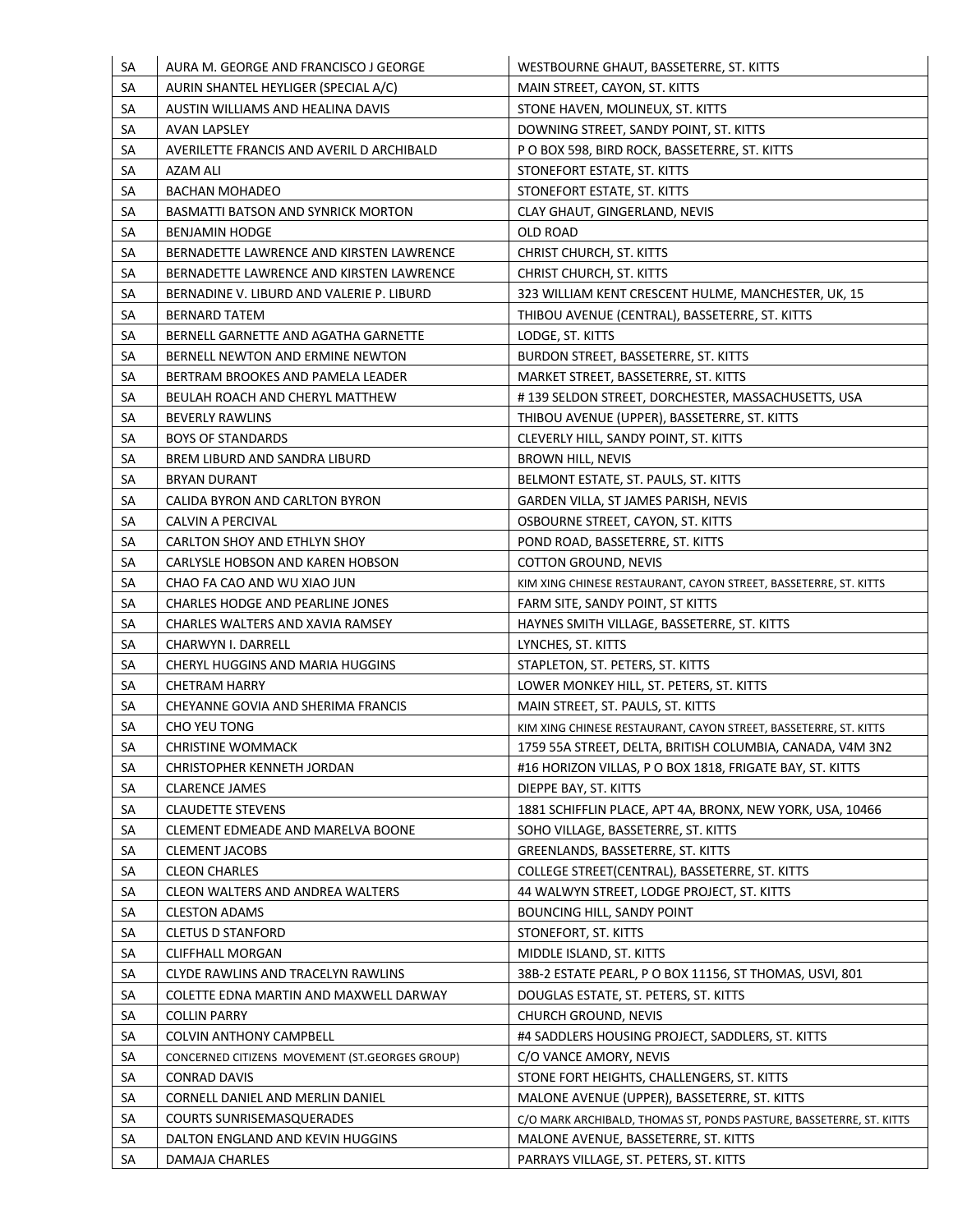| SA<br>SA  | DAMIAN PEMBERTON AND VERONICA PEMBERTON<br>DANIELLE A JULIUS AND VERONICA JULIUS   | FIENNES AVENUE, BASSETERRE, ST. KITTS<br>JOHNSON ROAD, TABERNACLE, ST. KITTS |
|-----------|------------------------------------------------------------------------------------|------------------------------------------------------------------------------|
| SA        | DANNY HUGHES                                                                       | BOURKES ESTATE, SANDY POINT, ST. KITTS                                       |
| SA        | DAVID DOUGLAS AND ELENA DOUGLAS                                                    | PONDS ESTATE, BASSETERRE, ST. KITTS                                          |
| SA        | DAVID WALTERS                                                                      | CRADDOCK ROAD, CHARLESTOWN, NEVIS                                            |
| SA        | <b>DELFORD EDWARDS</b>                                                             | OLD ROAD, ST. KITTS                                                          |
| SA        | <b>DELORES ROMNEY</b>                                                              | PHILLIPS, ST. KITTS                                                          |
| SA        | <b>DENISE BENNETT</b>                                                              | CHARLES GROUND, ST. PAULS, ST. KITTS                                         |
| SA        | DENISE THOMPSON AND EARTHA A. CAREY                                                | P O BOX 11121, ST THOMAS, USVI, 801                                          |
| SA        | <b>DENNIS RICHARDS</b>                                                             | PARADISE ROAD, CONAREE, ST. KITTS                                            |
| SA        | <b>DENRICK DANIEL</b>                                                              | MAIN STREET, CAYON, ST. KITTS                                                |
| SA        | DENROY ASHAN BROWNE                                                                | NEWTON GROUND, ST. KITTS                                                     |
| SA        | DENZIL PEMBERTON AND EULICA PEMBERTON                                              | WEBBS GROUND, GINGERLAND, NEVIS                                              |
| SA        | DEODAT LACHHMANAN                                                                  | BELMONT ESTATE, ST. PAULS, ST. KITTS                                         |
| SA        | <b>DEON FRANCIS</b>                                                                | STATION STREET, DIEPPE BAY, ST. KITTS                                        |
| SA        | <b>DEONARINE TAWAKAL</b>                                                           |                                                                              |
|           |                                                                                    | STONEFORT ESTATE, ST. KITTS                                                  |
| SA        | DEREK J. GRANTHAM AND ELAINE C. CHRISTOPHER                                        | SLIP #48 PORT ZANTE, P O BOX 1341, BASSETERRE, ST. KITTS                     |
| SA        | DERELYN L PERCIVAL AND CAROLYN A HARVEY-BROWNE<br>DERRICK WOODS AND SHIRLEY E DIAS | MONKEY HILL (LOWER), ST. PETERS, ST. KITTS                                   |
| SA        |                                                                                    | ST PAULS, ST. KITTS                                                          |
| SA        | DESLYN MILDRED RICHARDS                                                            | THE ALLEY, SANDY POINT, ST. KITTS                                            |
| SA        | <b>DESMOND DORE</b>                                                                | 68B CHURCH ROAD, MOSLEY ROAD, BIRMINGHAM, UK, B13 9AE                        |
| SA        | DEVLON HARVEY AND HYACINTH PEMBERTON                                               | PHILLIPS', ST. KITTS                                                         |
| SA        | DEVLON HARVEY AND TRYPHENA HARVEY                                                  | PHILLIPS, ST. KITTS                                                          |
| SA        | DHARANJIE KARAN AND RAVI CHOWTIPERSAUD                                             | CRADDOCK ROAD, CHARLESTOWN, NEVIS                                            |
| SA        | DIABETIC GROUP BASSETERRE HEALTH CENTRE                                            | C/O BASSETERRE HEALTH CENTRE, CONNELL STREET, BASSETERRE, ST. KITTS          |
| SA        | DIJON BRIDGEWATER AND CARMEN LIBURD                                                | ST.JOHNSTON VILLAGE, BASSETERRE, ST. KITTS                                   |
| SA        | DOMINGA ALTAGRACIA ARVELO                                                          | CLEVERLY HILL, SANDY POINT, ST. KITTS                                        |
| SA        | DONNA WILLIAMS                                                                     | SAND DOWN ROAD, NEWTOWN, BASSETERRE, ST. KITTS                               |
| SA        | DONNELL ESDAILLE (SPECIAL)                                                         | #40 WALWYN AVENUE, BUCKLEYS SITE, BASSETERRE, ST. KITTS                      |
| SA        | DONNELL ESDAILLE AND IFUELA ESDAILLE                                               | MORRIS PAUL DRIVE, PONDS PASTURE, BASSETERRE, ST. KITTS                      |
| SA        | <b>DOREEN THOMAS</b>                                                               | LODGE, ST. KITTS                                                             |
| SA        | DORIS SAUNDERS AND ANNETTE SMITH                                                   | NEVIS STREET, BASSETERRE, ST. KITTS                                          |
| SA        | DR WILLIAM CONNOR PRIMARY SCHOOL                                                   | ST JOHNSTON VILLAGE, BASSETERRE, ST. KITTS                                   |
| SA        | <b>DWAYNE RICHARDSON</b>                                                           | PALMETTO POINT, ST. KITTS                                                    |
| <b>SA</b> | <b>DWIGHT BUCHANAN</b>                                                             | STAPLETON, ST. PETERS, ST. KITTS                                             |
| SA        | DWIGHT HARRIS AND MARGARET HARRIS                                                  | CARTY'S PASTURE, TABERNACLE, ST KITTS                                        |
| SA        | DWIGHT JOSEPH AND CHARISSA STEINBERGEN                                             | <b>CHALLENGERS, ST. KITTS</b>                                                |
| SA        | DWIGHT PEETS (SR)                                                                  | CLEVERLY HILL, SANDY POINT, ST. KITTS                                        |
| SA        | EDGAR GILBERT AND MARGARET GILBERT                                                 | MOLYNEAUX, ST. KITTS                                                         |
| SA        | EDITH DOUGLAS                                                                      | NEWTON GROUND, ST. KITTS                                                     |
| SA        | EDITH HENDERSON AND HELEN HENDERSON                                                | DIEPPE BAY, ST. KITTS                                                        |
| SA        | ELLEN RICHARDSON AND TARSHA RICHARDSON                                             | THE ALLEY, SANDY POINT, ST. KITTS                                            |
| SA        | ELLSWORTH ANTHONY HERBERT                                                          | <b>VERCHILDS, ST. KITTS</b>                                                  |
| SA        | ELROY TROTMAN AND MYRON TROTMAN                                                    | c/o WILMOTH LIBURD, VICTORIA ROAD, NEVIS                                     |
| SA        | ELSIE FREDERICK AND GENEVERE PHILLIP                                               | MOLINEUX, ST. KITTS                                                          |
| SA        | <b>ELVIS LEWIS</b>                                                                 | FIG TREE, SANDY POINT, ST. KITTS                                             |
| <b>SA</b> | <b>ELZARA CARTY</b>                                                                | ST PAULS, ST. KITTS                                                          |
| SA        | <b>EMANUEL CHRISTOPHER</b>                                                         | LOWER PROJECT, SADDLERS, ST. KITTS                                           |
| SA        | EMMANUEL STAPLETON AND COLLEEN PERKINS                                             | CHICKEN STONE, GINGERLAND, NEVIS                                             |
| SA        | EPHRAIM FAHIE AND LLOYD STEUART MILLS                                              | THOMAS STREET, MOLYNEIX, ST. KITTS                                           |
| SA        | EPIFANIA A CUETO PHIPPS(DONATION AC)                                               | IRISH TOWN BAY ROAD, BASSETERRE, ST. KITTS                                   |
| <b>SA</b> | ERIKA WATTLEY                                                                      | NEW ROAD PROJECT, ST. KITTS                                                  |
| <b>SA</b> | ERNEST N BENJAMIN JR                                                               | 120 GRANT AVENUE, APT #10, YORK, NEBRASKA, USA, 68467                        |
| SA        | <b>ERNEST R HENNIS</b>                                                             | C/O CENTRAL GUEST HOUSE, MARKET ST (UPPER), BASSETERRE, ST. KITTS            |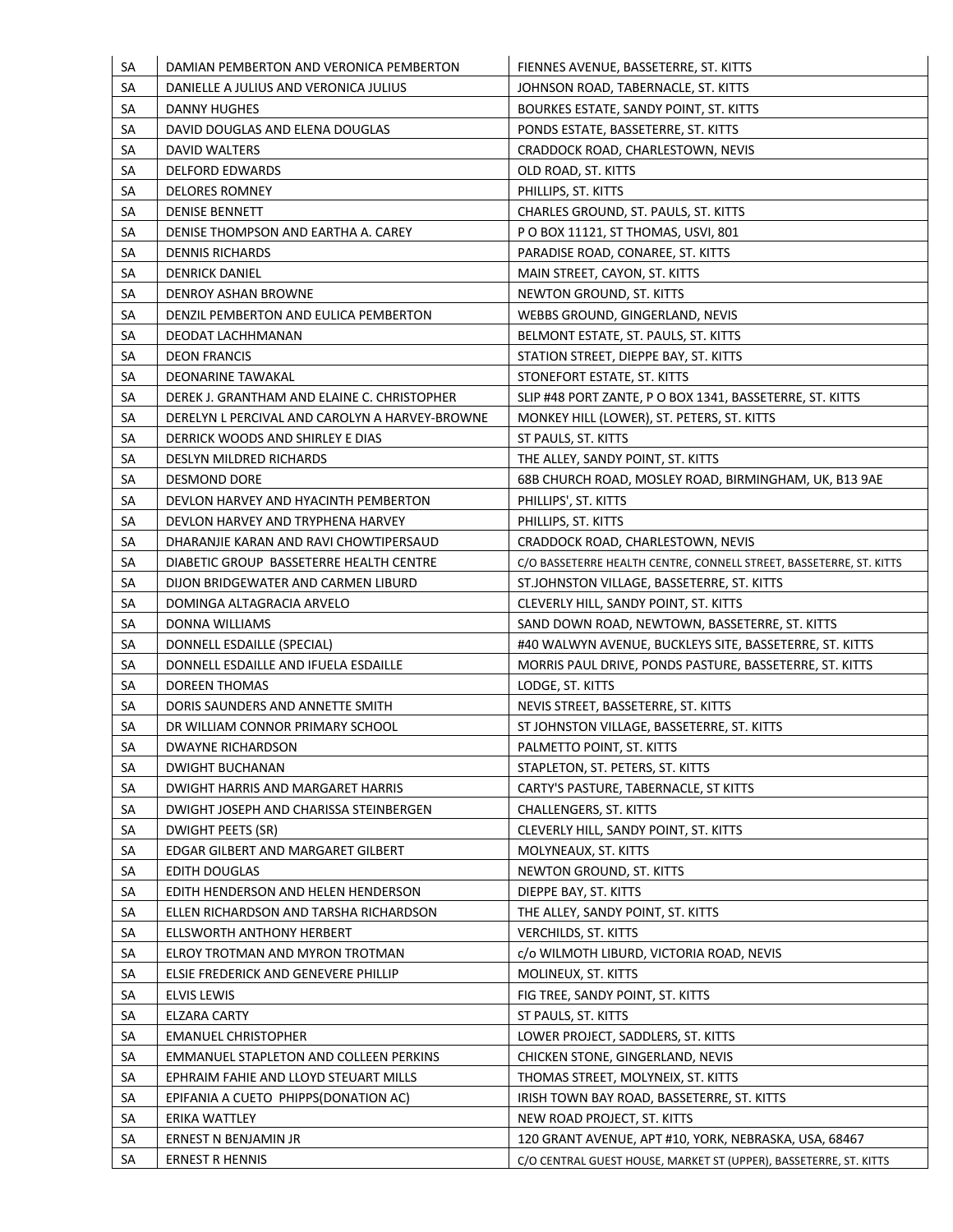| SA        | <b>ERNESTINE SEATON</b>                          | 2451 MEADOWVIEW ROAD, SACRAMENTO, CALIFONIA, USA 95832          |
|-----------|--------------------------------------------------|-----------------------------------------------------------------|
| SA        | ERROL JOSEPH OTTLEY AND ERICA LIBURD             | TAYLORS VILLAGE, BASSETERRE, ST. KITTS                          |
| SA        | EUBURN SAMUELS                                   | C/O FARMS ESTATE, SANDY POINT, ST. KITTS                        |
| SA        | EUGENE CLIFFORD MILLS                            | STAPLETON VILLAGE, ST. PETERS, ST. KITTS                        |
| SA        | EUGENE E FARRELL                                 | <b>GODWIN GHAUT, ST. KITTS</b>                                  |
| SA        | EUNALETTE ROBERTS                                | GOVERNMENT ROAD, CHARLESTOWN, NEVIS                             |
| SA        | EUNICE COURTAR-BARRY AND DORIS MAYNARD           | SEROE GRANDI WEG #6, SAN NICOLAAS, ARUBA                        |
| SA        | EUSTACE A BENJAMIN                               | C/O MARLENE CROSS, CHALLENGERS, ST. KITTS                       |
| SA        | EUSTACE JOHNSON                                  | BOX 452, DETROIT, MICHIGAN, USA                                 |
| SA        | EUSTAQUIO J GONZALEZ                             | FARMS ESTATE, SANDY POINT, ST. KITTS                            |
| SA        | <b>EVAN BERRY</b>                                | MAIN STREET, NEWTON GROUND, ST. KITTS                           |
| SA        | <b>EVERSON DUNROD</b>                            | NEW ROAD HOUSING PROJECT, ST. PETERS, ST. KITTS                 |
| SA        | <b>EVERTON GORE</b>                              | #4 ROSE LANE, GREENLANDS, BASSETERRE, ST. KITTS                 |
| SA        | EZEKIEL BYRON AND ICILMA BYRON                   | WESTBOURNE STREET, BASSETERRE, ST. KITTS                        |
| SA        | FARES A. A. S. AL-SALEHI                         | 31 REDESDALE GARDENS, DUNSTON, GATESHEAD, ENGLAND, UK, NA11 9XH |
| SA        | <b>FELIPE FRIAS</b>                              | HERMITAGE ESTATE, CAYON, ST. KITTS                              |
| SA        | FIFTH FORM OLD C'HAM HOSPITAL CLASS 1970-1972    | C/O CLYDE STEVE WRENSFORD, MIDDLE ISLAND, ST. KITTS             |
| SA        | <b>FITZROY BRYANT</b>                            | MONKEY HILL, ST. PETERS, ST. KITTS                              |
| SA        | FLORENCE JARVIS AND AMORETTE ELLIOTT             | NEWTON GROUND, ST. KITTS                                        |
| SA        | FRANCIS A M ZAKERS AND MARY ZAKERS               | ST PAULS, ST. KITTS                                             |
| SA        | <b>FRANCISCO GONZALO</b>                         | FARMS ESTATE, SANDY POINT, ST. KITTS                            |
| SA        | <b>FRANCISCO J PEGUERO</b>                       | GEORGE STREET, NEW TOWN, BASSETERRE, ST. KITTS                  |
| SA        | <b>FRANCO ACETO</b>                              | 76 SUNVIEW DRIVE, WOODBRIDGE, ONTARIO, CANADA, L4H 1Y4          |
| SA        | FRANKIE DELANEY AND DOREEN DELANEY               | CARDIN AVENUE, BASSETERRE, ST. KITTS                            |
| SA        | <b>FRANKLIN Y HARDING</b>                        | STONEFORT ESTATE, ST. KITTS                                     |
| SA        | <b>FRANKLYN V BODDIE</b>                         | POND ROAD, BASSETERRE, ST. KITTS                                |
| SA        | <b>FREDERICK BRADSHAW</b>                        | GROVE VILLAGE, ST. PAULS, ST. KITTS                             |
| SA        | <b>GARY DONIEL KING</b>                          | LYNCHES ESTATE, ST. KITTS                                       |
| SA        | <b>GARY ROSS</b>                                 | STONEY GROVE, CHARLESTOWN, NEVIS                                |
| SA        | <b>GENE CLAXTON AND VIDA CLAXTON</b>             | 62 CASTILLIAH DR, WOODBRIDGE, ONTARIO, CANADA, L4H 1S8          |
| SA        | <b>GERALD J BENJAMIN</b>                         | LAGUERITE, BASSETERRE, ST. KITTS                                |
| SA        | <b>GERMAINE BUCHANAN</b>                         | 3 TAYLORS PROJECT, BASSETERRE, ST. KITTS                        |
| SA        | GIGI CAINES AND SCOTT CAINES                     | P O BOX 1003, NEW ROAD HOUSING DEV., BASSETERRE, ST. KITTS      |
| SA        | <b>GLADLYN SYLVAN</b>                            | PARRAYS VILLAGE, ST. KITTS                                      |
| SA        | <b>GLENDA SAMUEL</b>                             | HERMITAGE ROAD, OLD ROAD, ST. KITTS                             |
| <b>SA</b> | <b>GLENROY GEORGE</b>                            | GREENLANDS, BASSETERRE, ST. KITTS                               |
|           |                                                  | BAMBOO STREET (LOWER), MOLINEAUX, ST. KITTS                     |
| <b>SA</b> | <b>GLENVILLE A THOMAS</b>                        |                                                                 |
| SA        | GLENVILLE ALLISTER GORDON ALLEN                  | THIBOU AVENUE (CENTRAL), BASSETERRE, ST. KITTS                  |
| SA        | GODFREY HULL AND LAURA RICHARDSON                | THE ALLEY, SANDY POINT, ST. KITTS                               |
| SA        | <b>GOSLING N A WILLIAMSON</b>                    | LAMBERTS ESTATE, LAMBETS, ST. KITTS                             |
| SA        | <b>GRACE ELIZABETH HENRY</b>                     | BOURKES ROAD, SANDY POINT, ST. KITTS                            |
| <b>SA</b> | <b>GREETHA PATRICIA COLLINS</b>                  | MAIN STREET, SANDY POINT, ST. KITTS                             |
| SA        | <b>GWENDOLYN WATTLEY</b>                         | BIRDROCK COMMERCIAL & RESIDENTIAL DEV, BASSETERRE, ST. KITTS    |
| SA        | <b>GWENDOLYN WATTLEY</b>                         | BIRD ROCK COMMERCIAL & RESIDENTIAL DEV, BASSETERRE, ST.KITTS    |
| SA        | HARRIS CHINSAMY IVAN                             | STONEFORT, ST. KITTS                                            |
| SA        | HAZREAT SULAYMAN                                 | PHILLIPS' ESTATE, ST. KITTS                                     |
| SA        | <b>HEATHER FINCH</b>                             | C/O WINIFRED HERBERT, WESTBURY VILLAGE, CADES BAY, NEVIS        |
| SA        | HENDERSON DANIEL (DECEASED) AND SYLVIA K WALTERS | <b>BROWN HILL, NEVIS</b>                                        |
| SA        | <b>HENRY AUDAIN</b>                              | MOLYNEAUX, ST. KITTS                                            |
| SA        | HERBERT STANLEY ADAMS AND LYNN BASS              | PO BOX 1135, EARLE MORNES, BIRD ROCK, BASSETERRE, ST. KITTS     |
| SA        | <b>HESTER MORRIS</b>                             | RAWLINS GROUND, ST. PAULS, ST. KITTS                            |
| SA        | HOLHAY PHILLIP AND ROSITA HOLDER                 | MARKET STREET, BASSETERRE, ST. KITTS                            |
| SA        | <b>HUGH FRANKLIN</b>                             | ST.MARY'S STREET, CAYON, S. KITTS                               |
| SA        | <b>HUSHAN GANGA</b>                              | #10 KITTSTODDARTS, BASSETERRE, ST. KITTS                        |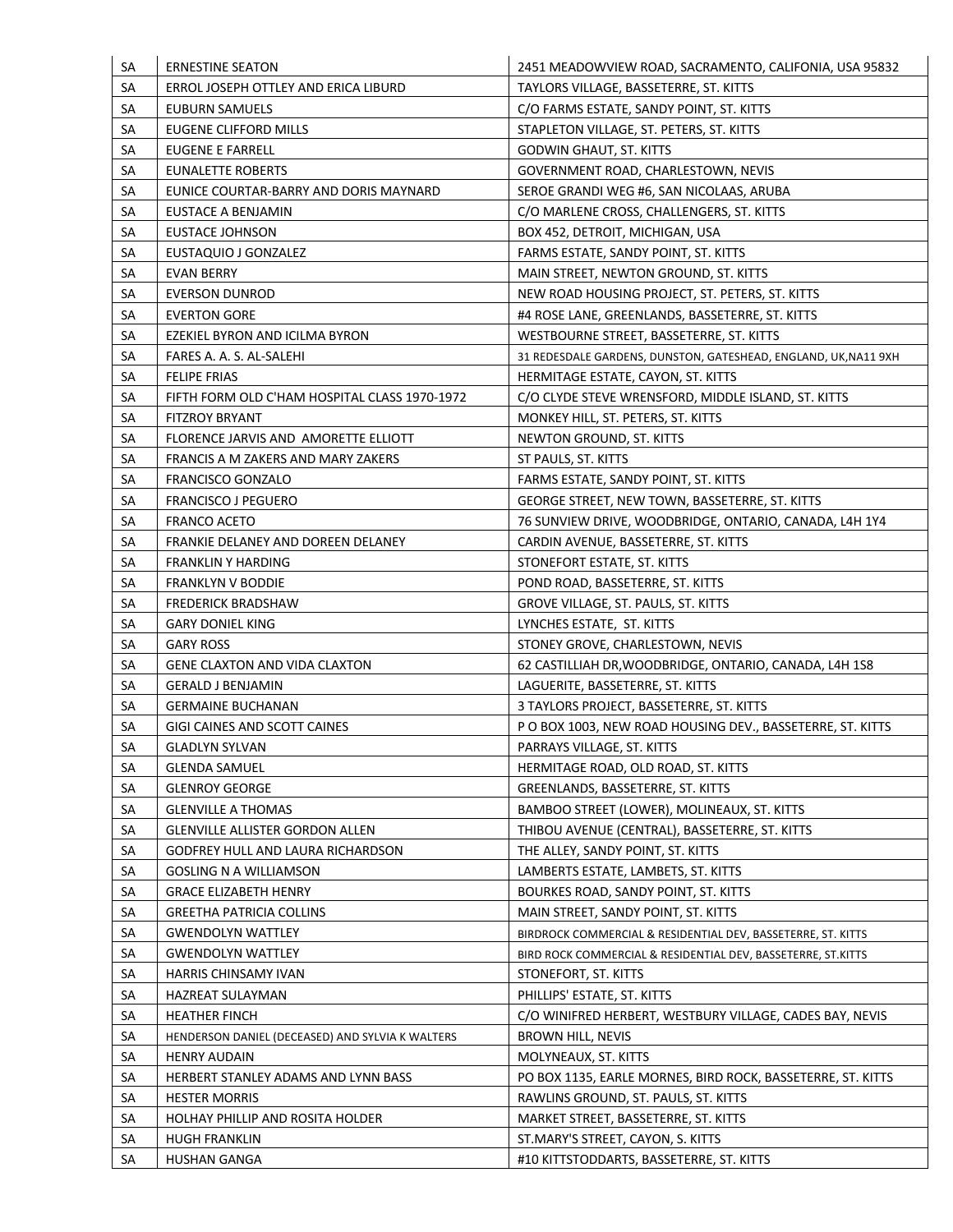| SA        | <b>HYACINTH BAILEY AND EPHRAIM GUMBS</b>      | 1 WYNDOVER WOODS LANE, APT 14, WHITE PLAINS, NY, USA       |
|-----------|-----------------------------------------------|------------------------------------------------------------|
| SA        | IAN MYRON JOHN                                | 166-08 144TH AVENUE, JAMAICA, NEW YORK, USA, 11434         |
| SA        | <b>IDENE PRISCILLA PHILLIP</b>                | MAIN STREET, TABERNACLE, ST. KITTS                         |
| SA        | IRIS HYLIGAR AND REGINA HYLIGAR               | THE GHAUT, SANDY POINT, ST KITTS                           |
| SA        | IRMA FARRELL AND BRENDA FREDERICK             | HUMMINGBIRD CIRCLE, BIRD ROCK, BASSETERRE, ST. KITTS       |
| SA        | <b>ISHMAEL HODGE</b>                          | BOURKES EXTENTION PROJECT, SANDY POINT, ST. KITTS          |
| SA        | IVOR RICHARDSON AND DAISY WARNER              | GIBBONS, DIEPPE BAY, ST. KITTS                             |
| SA        | JAH WORKS                                     | C/O KAREEM PINNEY, SHAWS ROAD, NEWCASTLE, NEVIS            |
| SA        | JAMES E MORRIS AND ALBERTHA DYETT             | ST PAULS, ST. KITTS                                        |
| SA        | <b>JAMES GLASFORD</b>                         | DORSET VILLAGE, BASSETERRE, ST. KITTS                      |
| SA        | JAMES GREENAWAY AND MARGARET GREENAWAY        | PROSPECT, NEVIS                                            |
| SA        | JAMES L FLEMING AND SANDRA FLEMING            | 14163 CASTLE BLVD, 402 SILVER SPRING, MARYLAND, USA, 20904 |
| SA        | JANE TYSON AND VICTOR HENRY                   | JESSUPS, NEVIS                                             |
| SA        | JANET ELISE WILLIAMS                          | PITCAIRN STREET(UPPER), NEW TOWN, BASSETERRE, ST. KITTS    |
| SA        | JARED WALTERS AND ANDREA WALTERS              | 44 WALWYN STREET, LODGE PROJECT, ST. KITTS                 |
| SA        | JASON ALASTAIR JOSEPH                         | TRAFALGAR VILLAGE, BASSETERRE, ST. KITTS                   |
| SA        | JASON CAESAR                                  | MANSION ESTATE, ST. KITTS                                  |
| SA        | JASON PHIPPS AND LINDA PHIPPS                 | DIEPPE BAY, ST. KITTS                                      |
| SA        | JAYDEE J JOSEPH AND YVONNE HENDRICKSON        | P O BOX 663, SHADWELL, BASSETERRE, ST. KITTS               |
| SA        | JAZIAH RUBAINE AND VALCINA RUBAINE            | BANK LANE, LOWER PROJECT, SADDLERS VILLAGE, ST. KITTS      |
| SA        | JECEITA ROUSE AND SHIRLEY-ANN THOMAS          | MARKET STREET (LOWER), BASSETERRE, ST. KITTS               |
| SA        | JEEWAN LALL BEHARRY                           | BELMONT ESTATE, ST. PAULS, ST. KITTS                       |
| SA        | JEFF S McCAREY                                | 35 PARKSIDE DRIVE, HUNTSVILLE, ONTARIO, CANADA, P1H 1R7    |
| SA        | JEREMIAH BROWN AND ANGELINE BROWNE            | THE ALLEY, SANDY POINT, ST. KITTS                          |
| SA        | <b>JERMAINE COX</b>                           | BANK LANE, LOWER PROJECT, SADDLERS VILLAGE, ST. KITTS      |
| SA        | JERMAINE J GRANT                              | LAMBERTS ESTATE, LAMBETS, ST. KITTS                        |
| SA        | JERMAINE SMALL AND DENISE SMALL               | LOWER CAYON, ST. KITTS                                     |
| SA        | JEROME ANTHONY WILLIAMS                       | PITCAIRN STREET (UPPER), NEW TOWN, BASSETERRE, ST. KITTS   |
| SA        | <b>JESTIN HENRY</b>                           | FORT THOMAS ROAD, BASSETERRE, ST. KITTS                    |
| SA        | JOHN (JUAN) JAMES AND ACELYS (ACELIS) JAMES   | TAYLORS PASTURE, GINGERLAND, NEVIS                         |
| SA        | JOHSIAH K. WILLIAMS AND THELMA PHILLIP-BROWNE | FRIGATE BAY, ST. KITTS                                     |
| SA        | JONATHAN JAMES AND JOSEPH JAMES               | LAMPER HILL, BROWN HILL, NEVIS                             |
| SA        | JONE J CADET                                  | FARMS ESTATE, SANDY POINT, ST. KITTS                       |
| SA        | JONELLA MATTHEW AND THELMA PHILLIP-BROWNE     | NEW ROAD HOUSING, ST. PETERS, ST. KITTS                    |
| SA        | JOSE DAVID SIRENA                             | FARMS ESTATE, SANDY POINT, ST. KITTS                       |
| SA        | JOSE J DE LA ROSA                             | <b>BRIGHTON ESTATE, ST. KITTS</b>                          |
|           |                                               |                                                            |
| <b>SA</b> | <b>JOSEPH BASS</b>                            | LODGE, ST. KITTS                                           |
| SA        | JOSEPH BENJAMIN AND JACQUELINE PHILLIP        | LOWER JOHNSON ROAD, TABERNACLE, ST. KITTS                  |
| SA        | JOSEPH JAMES AND GRACIA BROWNE                | LAMPER HILL, BROWN HILL, NEVIS                             |
| SA        | JOSEPH W JEFFERS                              | PONDS ESTATE, BASSETERRE, ST. KITTS                        |
| SA        | JOSEPH WILSON AND NICOLE WILSON               | OTTLEYS, ST. KITTS                                         |
| <b>SA</b> | JOSEPHINE DAVIS AND JOHN DAVIS                | TABERNACLE, ST. KITTS                                      |
| SA        | JOYCELYN HULL AND GUY WEBSTER                 | STATION STREET, SANDY POINT, ST. KITTS                     |
| SA        | <b>JUAN A ORTIZ</b>                           | FARMS ESTATE, SANDY POINT, ST. KITTS                       |
| SA        | <b>JUAN RAMON REYES</b>                       | FARMS ESTATE, SANDY POINT, ST. KITTS                       |
| SA        | <b>JULIET OSTERMEYER</b>                      | P O BOX 1033, MAIN STREET, NEWTON GROUND, ST. KITTS        |
| SA        | JUNE BERRY AND ROSABELL BERRY                 | NEWTON GROUND, ST. KITTS                                   |
| SA        | <b>JUNIOR PHILLIPS</b>                        | LYNCHES, ST. KITTS                                         |
| SA        | JUVAUGHAN HANLEY AND DWIGHT HANLEY            | RAWLINS, GINGERLAND, NEVIS                                 |
| SA        | KAMALDAI BEPHIA                               | <b>BROWN PASTURE, NEVIS</b>                                |
| SA        | KASIM GABRIE MAYNARD                          | PONDS EXTENSION, BASSETERRE, ST. KITTS                     |
| SA        | KATHLEEN MERRYL HENRY                         | CHAPEL STREET, DIEPPE BAY, ST. KITTS                       |
| SA        | KAYANE DWAYNE LAKE                            | DORSET VILLAGE, BASSETERRE, ST. KITTS                      |
| SA        | KELVIN EARL PHILLIP AND ROXAN PHILLIP         | BUCKLEYS ESTATE, BASSETERRE, ST. KITTS                     |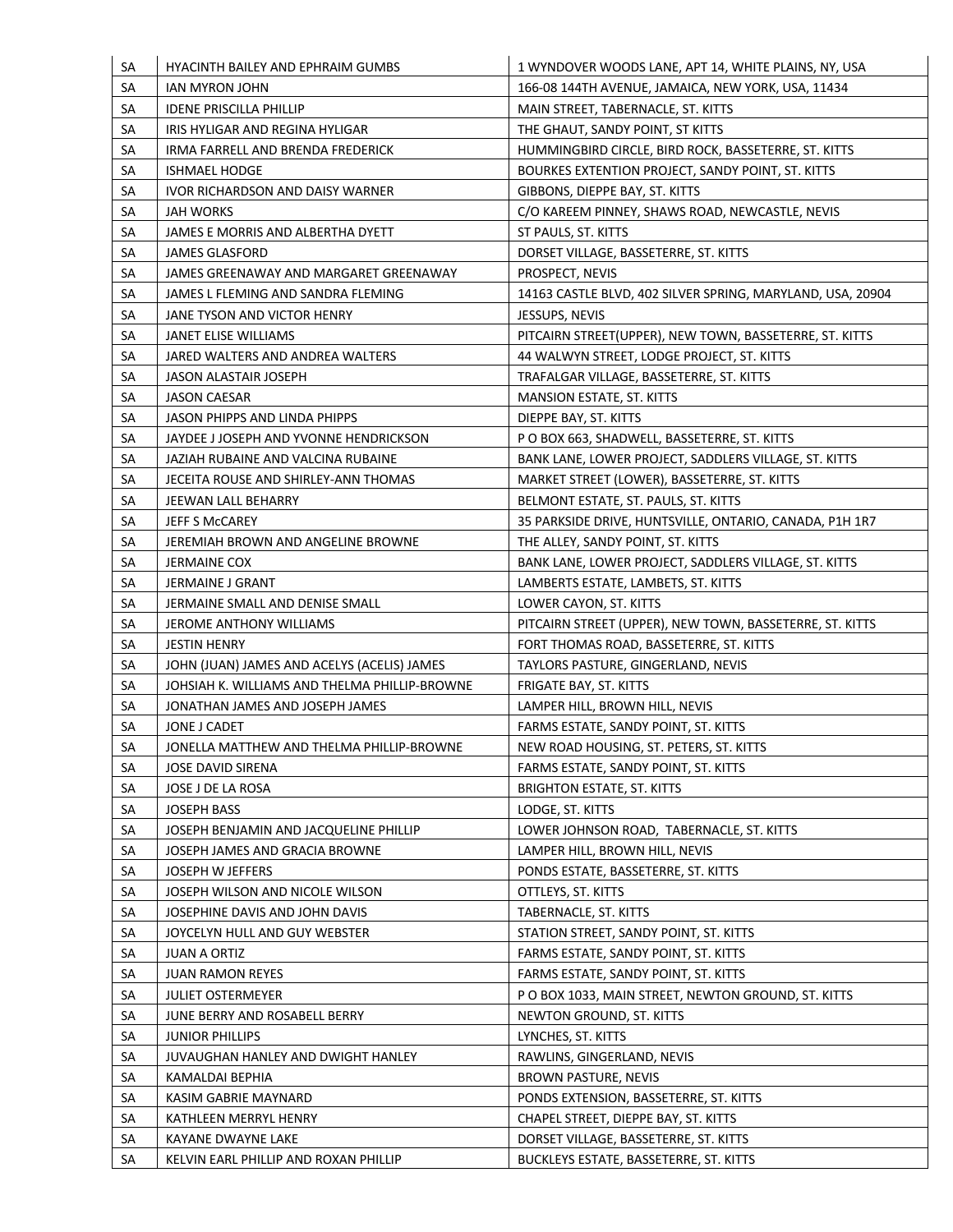| SA        | KENNETH HENRY AND VIRA MATTHEW             | FERN ROAD, GREENLANDS, BASSETERRE, ST. KITTS               |
|-----------|--------------------------------------------|------------------------------------------------------------|
| SA        | <b>KENNETH ROGERS</b>                      | THE ALLEY, SANDY POINT, ST. KITTS                          |
| SA        | <b>KENROY JEFFERS</b>                      | NEWTON GROUND, ST. KITTS                                   |
| SA        | <b>KENSON ISAAC</b>                        | HERMITAGE VILLAGE, LOWER CAYON, ST. KITTS                  |
| SA        | KESHA PERCIVAL AND KEISCHELL PERCIVAL      | MIDDLE ISLAND, ST. KITTS                                   |
| SA        | KETURAH MILLS AND BEULAH MILLS             | GOVERNMENT ROAD, CHARLESTOWN, NEVIS                        |
| <b>SA</b> | KEVIN DESMOND PHILLIP AND ROXAN PHILLIP    | BUCKLEYS ESTATE, BASSETERRE, ST. KITTS                     |
| SА        | KRISTIN ATTERBURY AND ROSIE ATTERBURY      | P O BOX 47, BOURRYEAU (LOWER), ST. KITTS                   |
| SA        | LATOYA T LENHART                           | 531 VANDERSLICE STREET, PHOENIXVILLE, USA, 19460           |
| SA        | LAURENCE DUPORTE AND MARY P CLARKE         | 2242 STORY AVENUE PH, BRONX NY, USA, 10473                 |
| SА        | LAWRENCE JUSTIN WALLACE                    | PO BOX 243, JUMBY BAY RESORT, ST.JOHNS, ANTIGUA            |
| SА        | LENNOX F SPROSTA                           | BOURKES ESTATE, SANDY POINT, ST. KITTS                     |
| SА        | LEONA DAVIS AND BERNARD BUCHANAN           | MOLYNEAUX, ST. KITTS                                       |
| SА        | LEONARD LEWIS AND MARGARET LEWIS           | SOHO, SANDY POINT, ST. KITTS                               |
| SА        | LEONARD THOMAS                             | CLEVERLY HILL, SANDY POINT, ST. KITTS                      |
| <b>SA</b> | <b>LERNICE CAINES</b>                      | NEW ROAD HOUSING PROJECT, ST. PETERS, ST. KITTS            |
| <b>SA</b> | LEROY DAVIS AND FELICIA DAVIS              | <b>CONAREE, ST. KITTS</b>                                  |
| SА        | <b>LEROY SPENCER</b>                       | STATION STREET, OLD ROAD, ST. KITTS                        |
| SA        | LEROY TAYLOR AND ANGELA THOMAS             | LODGE, ST. KITTS                                           |
| SA        | LESANA S. LIBURD AND THELMA PHILLIP-BROWNE | CENTRAL STREET, BASSETERRE, ST. KITTS                      |
| <b>SA</b> | LESROY BYE AND MACLEAN SWANSTON            | KEYS VEILLAGE, ST. KITTS                                   |
| SA        | <b>LESTER BARZEY</b>                       | MONKEY HILL (LOWER), ST. PETERS, ST. KITTS                 |
| SА        | LEYLAND JERVIS                             | THE ALLEY, SANDY POINT, ST. KITTS                          |
| <b>SA</b> | LILIAN MENTOS                              | THE ALLEY, SANDY POINT, ST. KITTS                          |
| SA        | LIVINGSTONE DENIS POWELL                   | STONEY GROVE, CHARLESTOWN, NEVIS                           |
| <b>SA</b> | LLOYD HARRIS AND MARION HARRIS-HODGE       | 41-A PROV. CIRCLE, ARIMA, TRINIDAD & TOBAGO                |
| SА        | LLOYDLEEN STEVENS AND SETON R MC CALMON    | CENTRAL FIENNES AVENUE, BASSETERRE, ST. KITTS              |
| <b>SA</b> | <b>LORI GORDON</b>                         | P O BOX 728, NEW HAVEN DEVELOPMENT, CONAREE, ST. KITTS     |
| <b>SA</b> | LORMA GEORGE                               | #63 MARKET STREET, BASSETERRE, ST. KITTS                   |
| SA        | <b>LORRAINE BECKFORD</b>                   | MIDDLEWORKS, GINGERLAND, NEVIS                             |
| SA        | LOXLEY JAMES                               | CHALLENGERS, ST. KITTS                                     |
| SА        | LUISA E LYNCH                              | FORT THOMAS ROAD, BASSETERRE, ST. KITTS                    |
| <b>SA</b> | LYNETTA AUDAIN                             | MOLYNEAUX, ST. KITTS                                       |
| SA        | LYNETTE WARNER                             | #17 CONYERS HOUSING PROJECT, CONYERS, ST. KITTS            |
| <b>SA</b> | MALVIN BERNHAM AND JACQUELINE DESUZA       | <b>VERCHILDS, ST. KITTS</b>                                |
| <b>SA</b> | MAREKA ARRINDELL                           | BAMBOO STREET (LOWER), MOLINEAUX, ST. KITTS                |
| <b>SA</b> | MARGARET LOUISA VENETTA PHIPPS             | SADDLERS VILLAGE, ST. KITTS                                |
| <b>SA</b> | <b>MARIO SOSA RODRIGUEZ</b>                | PARSONS ESTATE, ST. KITTS                                  |
| <b>SA</b> | MARY AGATHA LIBURD AND CORNELL V LIBURD    | DONOE PROJECT, 74 APT B, ST THOMAS, USVI, 801              |
| SA        | <b>MARY DURITY</b>                         | 4 HOSKINS SQUARE, BRAMPTON, ONTARIO, CANADA L6S 2N6        |
| SA        | MARY GARDENER AND SYLVIA GARDNER           | MOLINEUX, ST. KITTS                                        |
| <b>SA</b> | MARY RICHARDSON AND MERVIN RICHARDSON      | BAY ROAD, SANDY POINT, ST. KITTS                           |
| SA        | MARY TWEED AND JANE PROFIT                 | NEW POND SITE, BASSETERRE, ST. KITTS                       |
| SA        | MARYLENE E NGENE                           | C/O JOSEPH KELLY, STAPLETON VILLAGE, ST. PETERS, ST. KITTS |
| <b>SA</b> | MAUDE WIGLEY AND URIEL WIGLEY              | <b>VERCHILDS, ST. KITTS</b>                                |
| SA        | <b>MAUREEN NICHOLS</b>                     | 12A ST ALBANS ROAD, KENTISH TOWN, LONDON, UK, NW5 1RD      |
| <b>SA</b> | <b>MAURICE PETER TRUDEAU</b>               | POB A3-2 15 BELL STREET, SKEAD, ONTARIO, CANADA POM 2YO    |
| <b>SA</b> | MAVIS PITT AND DONNA JOHNSON               | SHADWELL HOUSING, BASSETERRE, ST. KITTS                    |
| SA        | MAXIM CHRISTMAS AND DONALD CHRISTMAS       | #11 HIBISCUS PLACE, GREENLANDS, BASSETERRE, ST. KITTS      |
| SA        | MELVIN BRADSHAW AND GLENVILLE BRADSHAW     | NEWTON GROUND, ST. KITTS                                   |
| SA        | MICHAEL MALONEY                            | P.O. BOX 3279, ROAD TOWN TORTOLA, BVI+                     |
| SA        | MICHAEL MARTIN AND PAUL MARTIN             | SUNCREST, BASSETERRE, ST. KITTS                            |
| SA        | MICHELLE SMITH                             | SPOONERS VILLAGE, CAYON, ST. KITTS                         |
| SA        | MILLENIUM MOCK JUMBIES                     | C/O CHAS DOUGLAS, CRAB HILL, SANDY POINT, ST. KITTS        |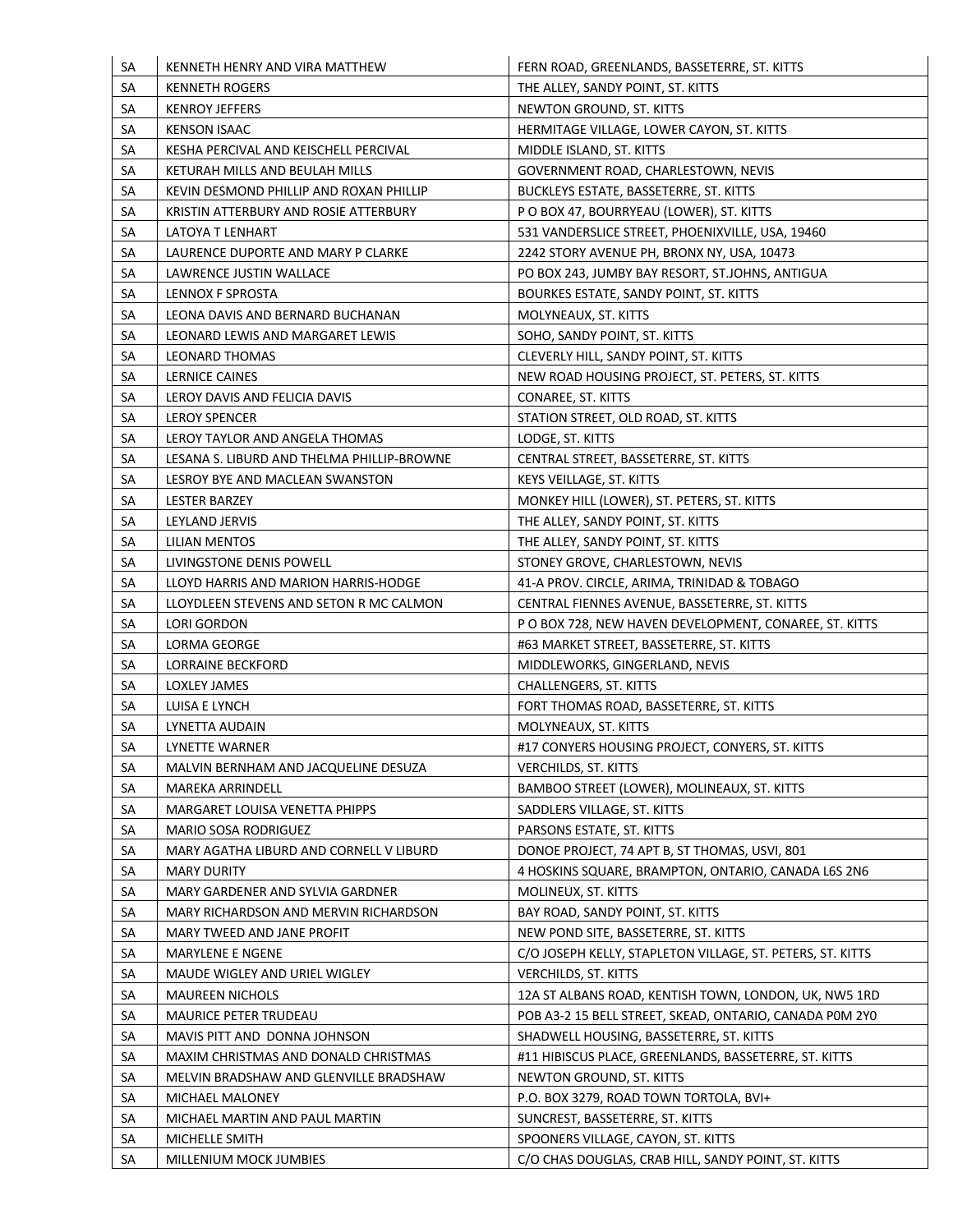| <b>SA</b> | <b>MISHLINE V THOMAS</b>                       | LOWER PROJECT, SADDLERS, ST. KITTS                          |
|-----------|------------------------------------------------|-------------------------------------------------------------|
| SA        | MOHAN MADRAMOOTOO                              | STONEFORT ESTATE, ST. KITTS                                 |
| SA        | MOLYNEAUX FOOTBALL CLUB                        | C/O CARLTON PINNEY, NORTH STREET, MOLYNEAUX, ST. KITTS      |
| SA        | <b>MONICA E PRINCE</b>                         | 135B 168 STREET APT 2B, BRONX, NEW YORK, USA, 10452         |
| SA        | <b>MORRIS JEFFERS</b>                          | <b>BOYDS VILLAGE, ST. KITTS</b>                             |
| SA        | <b>MORRIS PAYNE</b>                            | #11 DURRANT AVENUE, BASSETERRE, ST. KITTS                   |
| SA        | <b>MYRON REID</b>                              | BUCKLEYS SITE, BASSETERRE, ST. KITTS                        |
| SA        | <b>MYRON REID</b>                              | BUCKLEYS SITE, BASSETERRE, ST. KITTS                        |
| <b>SA</b> | <b>MYRTLE PEARLINA MOORE</b>                   | #10 CAYON STREET, P O BOX 771, BASSETERRE, ST. KITTS        |
| SA        | NARINEDAT SAIN YAHARRYSAN                      | LOWER PROJECT, SADDLERS, ST. KITTS                          |
| SA        | NATHANIEL E PATRICK AND                        | STATION STREET, TABERNACLE, ST. KITTS                       |
| SA        | <b>NEIL PAUL</b>                               | CENTRAL GUEST HOUSE, MARKET STREET (LOWER), ST. KITTS       |
| SA        | NELLIE A. HOWE AND HYACINTH S. WILKES          | PMP GARDEN, BUILDING 7, APT 53, ST. THOMAS, USVI            |
| SA        | <b>NELSON KILOME</b>                           | FARMS ESTATE, SANDY POINT, ST. KITTS                        |
| SA        | OLIVE BROWNE AND FREDERICK DUPORTE             | <b>BROWN PASTURE, NEVIS</b>                                 |
| SA        | <b>OLIVE HERBERT</b>                           | CRAB HILL, SANDY POINT, ST. KITTS                           |
| <b>SA</b> | <b>OLSTON BOBB</b>                             | STONEFORT ESTATE, ST. KITTS                                 |
| SA        | <b>ONEAL ADOLPHUS THOMAS</b>                   | 101 CAMBRIDGE ROAD, ST ALBANS, HERTS, UK, AL1 5LG           |
| SA        | OOJJ'S LIMITED                                 | P O BOX 1591, CAMPS COMMERCIAL DEVELOPMENT, ST. KITTS       |
| SA        | <b>ORIN PRIMO</b>                              | STONEFORT ESTATE, ST. KITTS                                 |
| SA        | <b>OSBERT F CHAPMAN</b>                        | LA GUERITE, BASSETERRE, ST. KITTS                           |
| SA        | OSLAND GLASGOW                                 | STONEFORT ESTATE, ST. KITTS                                 |
| SA        | <b>OSSIE HARRINGTON</b>                        | STONEFORT ESTATE, ST. KITTS                                 |
| SА        | OTIS FRENCH                                    | PARKVIEW HOUSING PROJECT, SADDLERS, ST. KITTS               |
| SA        | OWEN HENDERSON AND SABINA A WILLIAMS-HENDERSON | #44 DIEPPE BAY EXTENSION, DIEPPE BAY, ST. KITTS             |
| SA        | P A M SANDY POINT BRANCH                       | SANDY POINT, ST. KITTS                                      |
| SA        | PAMELLA OSBORNE                                | BOYDS, ST. KITTS                                            |
| SA        | PARMANAND RAMNAUTH                             | BOURKES ESTATE, SANDY POINT, ST. KITTS                      |
| <b>SA</b> | PARMANAND RAMOUTAR                             | LYNCHES, ST. KITTS                                          |
| <b>SA</b> | PAULA FRANCINE PHILLIP &/OR MELISSA PHILLIP    | 2 CORBETT AVENUE, TORONTO, ONTARIO, CANADA, M6N1V1          |
| SA        | PHILLIP ANTHONY DAVID                          | ST PAULS, ST. KITTS                                         |
| SA        | PHILMORE E SEATON                              | LA GUERITE, BASSETERRE, ST. KITTS                           |
| SA        | PHULMATTY HARRIHAR AND NARINE HARRIHAR         | GOVERNMENT ROAD, CHARLESTOWN, NEVIS                         |
|           |                                                |                                                             |
| SA        | PLASIDO JULIAN<br>PRAMNAUTH KELLAWAN           | HERMITAGE ESTATE, CAYON, ST. KITTS                          |
| <b>SA</b> |                                                | NEVIS STREET, BASSETERRE, ST. KITTS                         |
| <b>SA</b> | PWD EMPLOYEES FUNDRAISER                       | PUBLIC WORKS DEPARTMENT, P O BOX 52, BASSETERRE, ST. KITTS  |
| SA        | RALPH DHUMAN                                   | PHILLIPS ESTATE, ST. KITTS                                  |
| SA        | RAMDAT SINGH AND IVY D SINGH                   | CONAREE, ST. KITTS                                          |
| <b>SA</b> | RAMON LAJARA                                   | C/O FRANK BENJAMIN, CENTRAL STREET, BASSETERRE, ST. KITTS   |
| <b>SA</b> | RANDOLPH ANTHONY JOHNSON                       | #98 RAMSAY ROAD, FOREST GATE, LONDON, UK, E7 9ER            |
| SA        | RANDOLPH JOSEPH                                | PALMETTO POINT, ST. KITTS                                   |
| <b>SA</b> | RANDOLPH MC DONALD                             | BELMONT ESTATE, ST. PAULS, ST. KITTS                        |
| <b>SA</b> | RASHEEM A WILLIAMS                             | DOWNING STREET, SANDY POINT, ST. KITTS                      |
| SA        | RASTAFARI NYABINGI ORDER(SANDY POINT)          | C/O AUSTIN D WEEKES, CRAB HILL, SANDY POINT, ST. KITTS      |
| <b>SA</b> | <b>RAULEX FRANK</b>                            | LAMBERTS ESTATE, LAMBETS, ST. KITTS                         |
| <b>SA</b> | RAVIKANTH CHANDA                               | C/O WINDSOR UNIVERSITY, P O BOX 1621, BASSETERRE, ST. KITTS |
| SA        | RAVINDRA RAMAH                                 | LYNCHES ESTATE, ST. KITTS                                   |
| SA        | RAWLE JEFFERS MEDICAL ASSISTANCE FUND          | C/O NCIC. SOC.CLUB, CHURCH ST., BASSETERRE, ST. KITTS       |
| <b>SA</b> | <b>RAYAN PARK</b>                              | BELMONT ESTATE, ST. PAULS, ST. KITTS                        |
| SA        | RAYHEIM LAWRENCE AND THELMA PHILLIP-BROWNE     | ARAWAK STREET, HARBOUR VIEW, ST. KITTS                      |
| SA        | <b>RENRICK MENDONCA</b>                        | BELMONT ESTATE, ST. PAULS, ST. KITTS                        |
| SA        | RHEUBERT GEORGE                                | STONEFORT ESTATE, ST. KITTS                                 |
| SA        | RHOMA HAZEL                                    | GREENLANDS, BASSETERRE, ST. KITTS                           |
| SA        | RICHARD BERRY                                  | ADAMS HILL, BASSETERRE, ST. KITTS                           |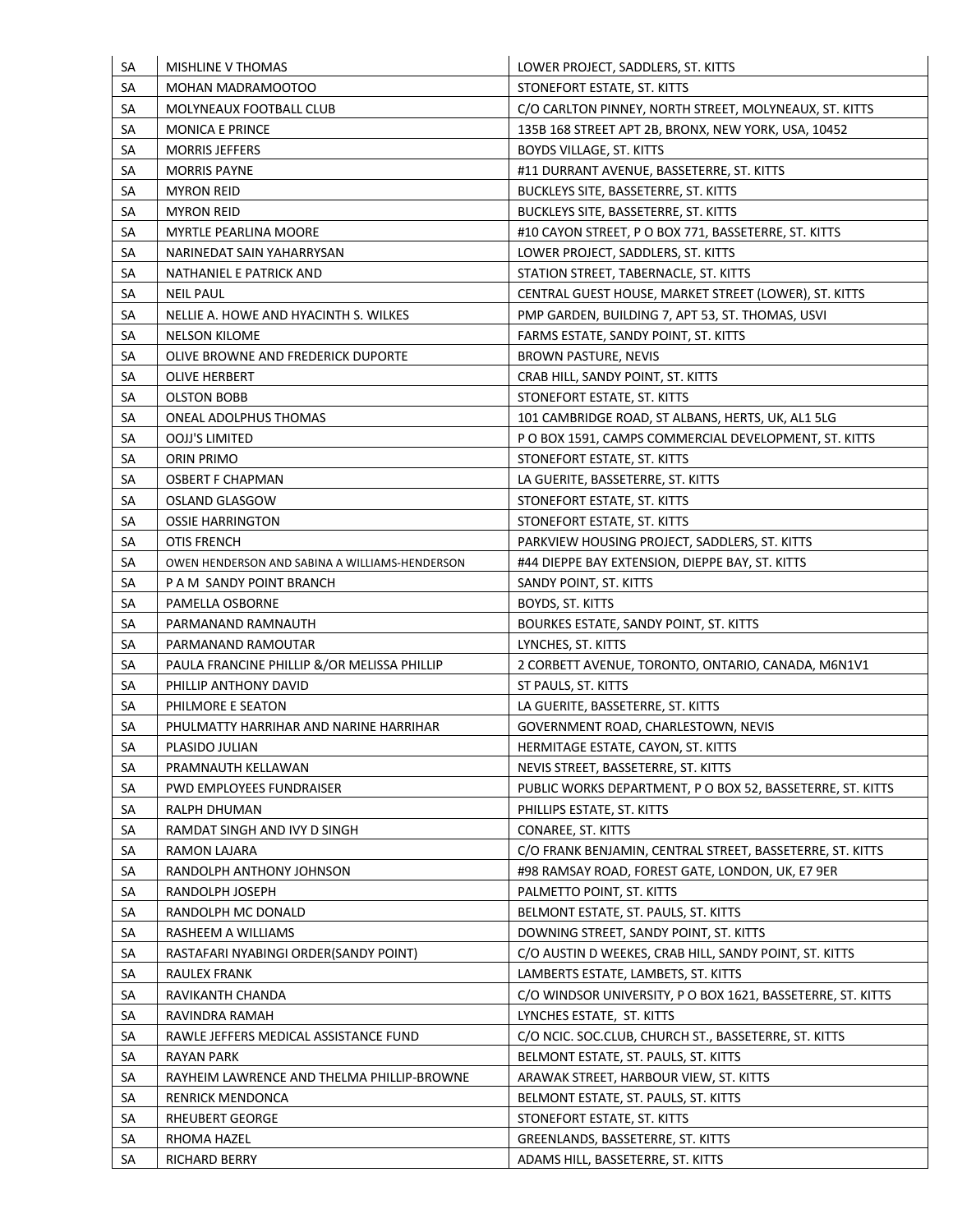| <b>SA</b> | <b>RICHARD FRANCE</b>                             | 2525 ARAPAHOE AVE, SUITE #4 PMB 276, BOULDER, COLORADO, USA 80302                                                |
|-----------|---------------------------------------------------|------------------------------------------------------------------------------------------------------------------|
| SA        | RICHARD THOM                                      | BELMONT ESTATE, ST. PAULS, ST. KITTS                                                                             |
| SA        | RICKY WATTLEY                                     | LODGE, ST. KITTS                                                                                                 |
| SА        | ROANNA A JOHN                                     | #1 FORT ASHBY BEACH COTTAGE COMPLEX, ST. THOMAS' PARISH, NEVIS                                                   |
| SA        | ROHIT KANGAL AND BEENA KUMARIE MOHABIR            | <b>HAMILTON, NEVIS</b>                                                                                           |
| SА        | ROSANNA RAWLINS                                   | CARTY'S PASTURE, TABERNACLE, ST KITTS                                                                            |
| SA        | ROY DUNROD AKA R MARIUS                           | 86 BRADLEY ROAD, SHARD END, BIRMINGHAM, UK, B34 7RJ                                                              |
| SA        | ROY HENRY                                         | BASSETERRE, ST. KITTS                                                                                            |
| SА        | ROYDEN SJONES AND GLADYS ESDAILLE                 | ALTONA #107, CHARLOTTE AMALIE, ST THOMAS, USVI, 802                                                              |
| SA        | <b>ROYSTON CERES</b>                              | MANSION ESTATE, ST. KITTS                                                                                        |
| SA        | <b>RUBY BARRETT</b>                               | CRADDOCK ROAD, CHARLESTOWN, NEVIS                                                                                |
| SА        | RUTH ASINDER MATTHEW                              | P.O. BOX 3279, ROAD TOWN TORTOLA, BVI                                                                            |
| SA        | RUTH CHARLES AND DAHLIA CHARLES                   | POND ROAD, BASSETERRE, ST. KITTS                                                                                 |
| SA        | RYAN CURTIS NOBLE                                 | PHILLIPS ESTATE, ST. KITTS                                                                                       |
| SA        | SAMUEL BYRON AND HILDA BYRON                      | SHADWELL SITE, BASSETERRE, ST. KITTS                                                                             |
| SA        | SAMUEL DAVID LOWRIE                               | #25 FREEMANS VILLAGE, BASSETERRE, ST. KITTS                                                                      |
| SА        | SAMUEL HENRY AND NELLIE THOMAS                    | PARSONS, ST. KITTS                                                                                               |
| SA        | SAMUEL JAMES AND VERNARINE YORK                   | MARSHALL ALLEY, BASSETERRE, ST. KITTS                                                                            |
| SА        | SAMUEL NURSE                                      | BELMONT ESTATE, ST. PAULS, ST. KITTS                                                                             |
| SA        | SANDRA DINKINS AND ESTHER THOMAS                  | 3863 SOFTWIND LANE, NORTH CAROLINA, USA, 28348                                                                   |
| SA        | SANDY POINT AMATEUR BASKET BALL ASSOCIATION       | C/O CLIVE SAUNDERS, CLEVERLY HILL, SANDY POINT, ST. KITTS                                                        |
| SA        | SANDY POINT AMATEUR NETBALL ASSOCIATION           | SANDY POINT, ST. KITTS                                                                                           |
| SА        | SANDY POINT WESLEYAN HOLINESS-SUNDAY SCHOOL       | MAIN STREET, SANDY POINT, ST. KITTS                                                                              |
| SА        | SANTO CASTRO                                      | FARMS ESTATE, SANDY POINT, ST. KITTS                                                                             |
| SА        | SASKIA BOONMAN                                    | TAKAMAKA HOUSE, #2 BILLY FOLLY ROAD, ST. MAARTEN                                                                 |
| SA        | SAVE THE AFFLICTED RACE (S.T.A.R)                 | C/O ANDREW T WILTSHIRE, BOURKES ROAD, SANDY POINT, ST. KITTS                                                     |
| SA        | SEAN CARL WILLIAMS                                | <b>BROWN HILL, NEVIS</b>                                                                                         |
| SА        | SHAKEAMA FRANCIS                                  | #4 SADDLERS HOUSING PROJECT, SADDLERS, ST. KITTS                                                                 |
| SA        | SHAMARA PRINGLE AND BERNARD CAREY                 | SADDLERS VILLAGE, ST. KITTS                                                                                      |
| SA        | SHANAVIA ZETHMAR MARTIN                           | RUSSELL'S VILLAGE, BASSETERRE, ST. KITTS                                                                         |
| SA        | <b>SHANE R MATTHEWS</b>                           | C/O LARRY MATTHEWS, SSMC, KITTSTODDARTS, BASSETERRE, ST. KITTS                                                   |
| SA        | SHANEDELLE NORFORD AND DELORES HODGE              | CAYON PROJECT, CAYON, ST. KITTS                                                                                  |
| SA        | SHEFTON LEROY WIGLEY                              |                                                                                                                  |
|           |                                                   | 1200 COLLEGE AVENUE 1A, BRONX, NEW YORK, USA, 10456<br>P O BOX 1593, NEW ROAD HOUSING DEV, BASSETERRE, ST. KITTS |
| SA        | SHELDON M THOMAS-JONES                            |                                                                                                                  |
| <b>SA</b> | SHERILLE SPENCER                                  | #930 APT 103 QUEENS PLATE, ETOBICOKE, ONTARIO, CANADA, M9W 6Z5                                                   |
| <b>SA</b> | SHERMELLE JEFFERS                                 | BRICK KILN VILLAGE, NEVIS                                                                                        |
| SA        | <b>SHERWIN FRASER</b>                             | STONEFORT ESTATE, ST. KITTS                                                                                      |
| SA        | SHIRLETA RICHARDS AND EUSTACE THOMPSON            | 6634 SHENANDOAH AVE, LOS ANGELES, CALIFORNIA, USA 90056                                                          |
| <b>SA</b> | SHIRLEY FOSTER AND ANGELA FOSTER                  | MONKEY HILL (LOWER), ST. PETERS, ST. KITTS                                                                       |
| <b>SA</b> | SHIRMAN HOPE                                      | <b>BATH VILLAGE, NEVIS</b>                                                                                       |
| <b>SA</b> | SHONA MATTHEW                                     | HALF WAY TREE, ST. KITTS                                                                                         |
| <b>SA</b> | <b>SIMEON HARMON</b>                              | STONEFORT ESTATE, ST. KITTS                                                                                      |
| <b>SA</b> | SIMEON HENDRICKSON                                | RUSSELLS VILLAGE, BASETERRE, ST. KITTS                                                                           |
| SА        | <b>SKINKS BROWNE</b>                              | DE VILLAGE, BASSETERRE, ST. KITTS                                                                                |
| <b>SA</b> | <b>SKINKS BROWNE</b>                              | DE VILLAGE, BASSETERRE, ST. KITTS                                                                                |
| <b>SA</b> | SONIA HUGGINS AND TERRANCE FRANCIS                | ABBOTTS VILLAGE, WEST FARM, ST. KITTS                                                                            |
| <b>SA</b> | SONIA HUGGINS AND EVELYN HUGGINS                  | WEST FARM, ST. KITTS                                                                                             |
| <b>SA</b> | SOPHIA AGATHA HENDERSON                           | 25 INGLIS ROAD, ADDISCOMBE, CROYDON, SURREY, ENGLAND, UK, CRO6QW                                                 |
| <b>SA</b> | ST CLAIR A PEETS AND VIOLA PEETS                  | 16 PENMARK GREEN, ELY, CARDIFF, SOUTH WALES, UK, CF5 4QN                                                         |
| SА        | ST GEORGE'S ANGLICAN MOTHERS UNION CHRISTMAS FUND | P O BOX 55, BASSETERRE, ST. KITTS                                                                                |
| <b>SA</b> | ST KITTS-NEVIS CONSTRUCTION DIRECTORY             | C/O ANTHONY EVELYN, C A P INDUSTRIAL PARK, BASSETERRE, ST. KITTS                                                 |
| <b>SA</b> | ST.KITTS NEVIS DEFENCE FORCE WELFARE ACCT.        | ST.KITTS NEVIS DEFENCE FORCE, CAMPS SPRINGFIELD, BASSETERRE, ST. KITTS                                           |
| SA        | STANLEY COKER AND ADELAIDE EDWARDS                | OLD ROAD, ST. KITTS                                                                                              |
| SA        | <b>STANLEY HODGE</b>                              | STATION STREET, OLD ROAD, ST. KITTS                                                                              |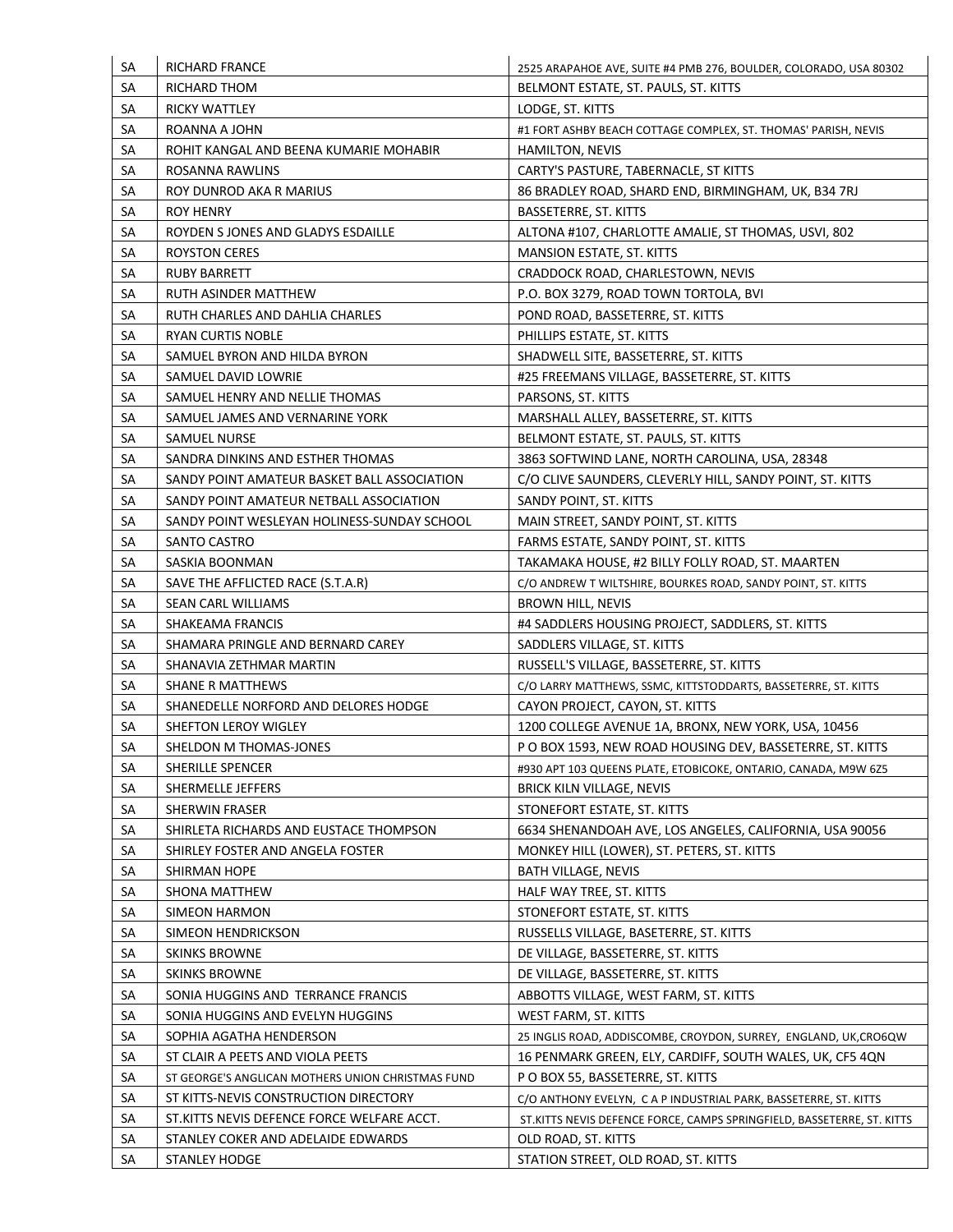| SA        | STEPHEN STANISLAUS                                       | PHILLIPS ESTATE, ST. KITTS                                                         |
|-----------|----------------------------------------------------------|------------------------------------------------------------------------------------|
| SA        | SYAMKUMAR GOPINATHAN NAIR                                | HARBOUR VIEW BIRD ROCK, BASSETERRE, ST. KITTS                                      |
| SA        | SYDNEY MARTINBOROUGH AND                                 | STAPLETON, ST. PETERS, ST. KITTS                                                   |
| SA        | SYED ARIFUDDIN RAHIMI                                    | C/O WINDSOR UNIVERSITY, P O BOX 1621, BASSETERRE, ST. KITTS                        |
| SA        | SYLVANNIE THOMAS AND BERNARD SCARBOROUGH                 | SADDLERS, ST. KITTS                                                                |
| <b>SA</b> | SYLVESTER HERBERT AND MARGARET HERBERT                   | LAVINGTON ROAD, SADDLERS, ST. KITTS                                                |
| SA        | SYLVIA DAVID                                             | TABERNACLE, ST. KITTS                                                              |
| SA        | T KENESHA DOYLING                                        | CHALLENGERS, ST. KITTS                                                             |
| SA        | <b>TABERNACLE YOUTH CENTRE</b>                           | C/O DELCIA MILLS, MAIN STREET, TABERNACLE, ST. KITTS                               |
| SA        | <b>TAMISHA HAZEL</b>                                     | HERMITAGE VILLAGE, LOWER CAYON, ST. KITTS                                          |
| SA        | TAP IT UP CLUB C/O FITZROY PHILLIP                       | STONE HAVEN, MOLINEUX, ST. KITTS                                                   |
| SA        | TARA BAKER                                               | THE ALLEY, SANDY POINT, ST. KITTS                                                  |
| SA        | TARIK PHILLIP AND GENEVERE PHILLIP                       | MOLYNEAUX EXTENSION, ST. KITTS                                                     |
| SA        | <b>TERRANCE BROWNE</b>                                   | NEW ROAD HOUSING PROJECT, ST. PETERS, ST. KITTS                                    |
| SA        | TERRENCE WINGROVE PARIS                                  | #16 BUCKLEYS SITE, BASSETERRE, ST. KITTS                                           |
| SA        | <b>TESHELL KIMOY GREENE</b>                              | 2756 8TH AVENUE, NEW YORK, NEW YORK, USA, 10039                                    |
| SA        | THEOPHILUS GLASGOW                                       | LYNCHES ESTATE, ST. KITTS                                                          |
| SA        | <b>THOMAS BENN</b>                                       | SADDLERS, ST. KITTS                                                                |
| SA        | TIMOTHY S ESTES                                          | BUCHANANHOUSE, P O BOX 1431, FRIGATE BAY, ST. KITTS                                |
| SA        | TINIQUA SHALANDA THOMPSON                                | BACK STREET, DIEPPE BAY, ST. KITTS                                                 |
| SA        | <b>TORIBIO VILORIO</b>                                   | FARMS ESTATE, SANDY POINT, ST. KITTS                                               |
| SA        | <b>TOVA KING</b>                                         | CAYON STREET (WEST), BASSETERRE, ST. KITTS                                         |
| SA        | TRACEY MULLEY AND SHIRLEY WALTERS                        | SADDLERS, ST. KITTS                                                                |
| <b>SA</b> | TRACEY PEETS AND ERASTUS PEETS                           | JOHN ENGLAND PROJECT, ST. PETERS, ST. KITTS                                        |
| <b>SA</b> | TRACEY S O'GARRO AND MAUDE SKINNER                       | 39 PAGE TERRACE, APT 5B, STOUGHTON, MASSACHUSETTS, USA, 02072-4647                 |
| SA        | TRACY O. EMILIEN-RICHARDS                                | TAYLORS PASTURE, GINGERLAND, NEVIS                                                 |
| SA        | <b>TRAVIS ANTONIO DUPORTE</b>                            | SADDLERS, ST. KITTS                                                                |
|           |                                                          |                                                                                    |
| SA        | TREMORYAH L. DOYLING AND MYRTHLYN V. DOYLING             | FORT THOMAS ROAD, BASSETERRE, ST. KITTS                                            |
| SA        | TREVON A. JAMES AND THELMA PHILLIP-BROWNE                | SANDOWN ROAD, NEW TOWN, BASSETERRE, ST. KITTS                                      |
| SA        | TRYPHENA CLARKE AND DIONNE CLARKE                        | P O BOX 989, BIRD ROCK EXTENSION, BASSETERRE, ST. KITTS                            |
| SA        | TRYPHENA DASENT AND ALPHONSINE DASENT                    | 18 PONDS EXTENSION, BASSETERRE, ST. KITTS                                          |
| SA        | T-SEAN FLEMMING AND CLIFTON SWEENEY                      | GREEN TREE HOUSING PROJECT, OLD ROAD, ST. KITTS                                    |
| SA        | <b>UDISHTEER SINGH</b>                                   | CRADDOCK ROAD, CHARLESTOWN, NEVIS                                                  |
| SA        | UDIT PERSAUD SOMWARU                                     | STONEFORT ESTATE, ST. KITTS                                                        |
| SA        | <b>VALERIE OVENS</b>                                     | SADDLERS, ST. KITTS                                                                |
| SA        | VALISHA LIBURD AND CEDRIC LIBURD                         | MONKEY HILL (LOWER), ST. PETERS, ST. KITTS                                         |
| SA        | VALMOND ROGERS AND PATRICIA ROGERS                       | LAMBERTS PROJECT, ST. KITTS                                                        |
| SA        | VALROY L. WILLIAMS AND IDETHA OTTLEY                     | BUCKLEYS SITE, BASSETERRE, ST. KITTS                                               |
| SA        | <b>VANCY MOORE</b>                                       | 40 AGENCY STREET, SHADWELL GARDENS, BASSETERRE, ST. KITTS                          |
| SA        | VAUGHN ARTHURTON AND EVELYN ARTHURTON                    | POND HILL, NEVIS                                                                   |
| SA        | VAUGHN BYRON AND VENETTA BYRON                           | EAST STREET, BASSETERRE, ST. KITTS                                                 |
| SA        | VENETTE CHUMNEY AND LAURENT FOUGH                        | COLLEGE STREET (UPPER), BASSETERRE, ST. KITTS                                      |
| SA        | <b>VENROY JASON HAZEL</b>                                | ST.JOHNSON VILLAGE, BASSETERRE, ST. KITTS                                          |
| SA        | <b>VERDEL GILLARD</b>                                    | HARRIS', ST. KITTS                                                                 |
| SA        | <b>VERNON THOMAS</b>                                     | ESTATE THOMAS, NEW QUARTERS 14-41, ST THOMAS, USVI, 802                            |
| SA        | <b>VICTOR MORGAN</b>                                     | <b>CHURCH GROUND, NEVIS</b>                                                        |
| SA        | VICTORIA CLARKE AND ESTHER WEEKES                        | <b>BUTLERS, NEVIS</b>                                                              |
| SA        | VINCENT BROWNE AND FRANCES V. BROWNE                     | CLEVERLY HILL, SANDY POINT, ST. KITTS                                              |
| SA        | VINCENT GEORGE BERGAN                                    | DOWNING STREET, SANDY POINT, ST. KITTS                                             |
| SA        | VINCENT RICHARDS AND CHERYL HODGE                        | THE ALLEY, SANDY POINT, ST. KITTS                                                  |
| SA        | <b>VIOLA BROWNE</b>                                      | THE GARDENS HOUSING PROJECT, BASSETERRE, ST. KITTS                                 |
| SA        | VIRGINIA LIBURD AND EMANUEL LIBURD                       | #6-L ST PETERS REST, ST CROIX, USVI, 823                                           |
| SA<br>SA  | VISHNA VADRAJAN NAICKEN<br>WANGO NAKEDA AND IRENE LIBURD | STONE FORT ESTATE, ST. KITTS<br>P O BOX 1741, BRANCH STREET, BASSETERRE, ST. KITTS |